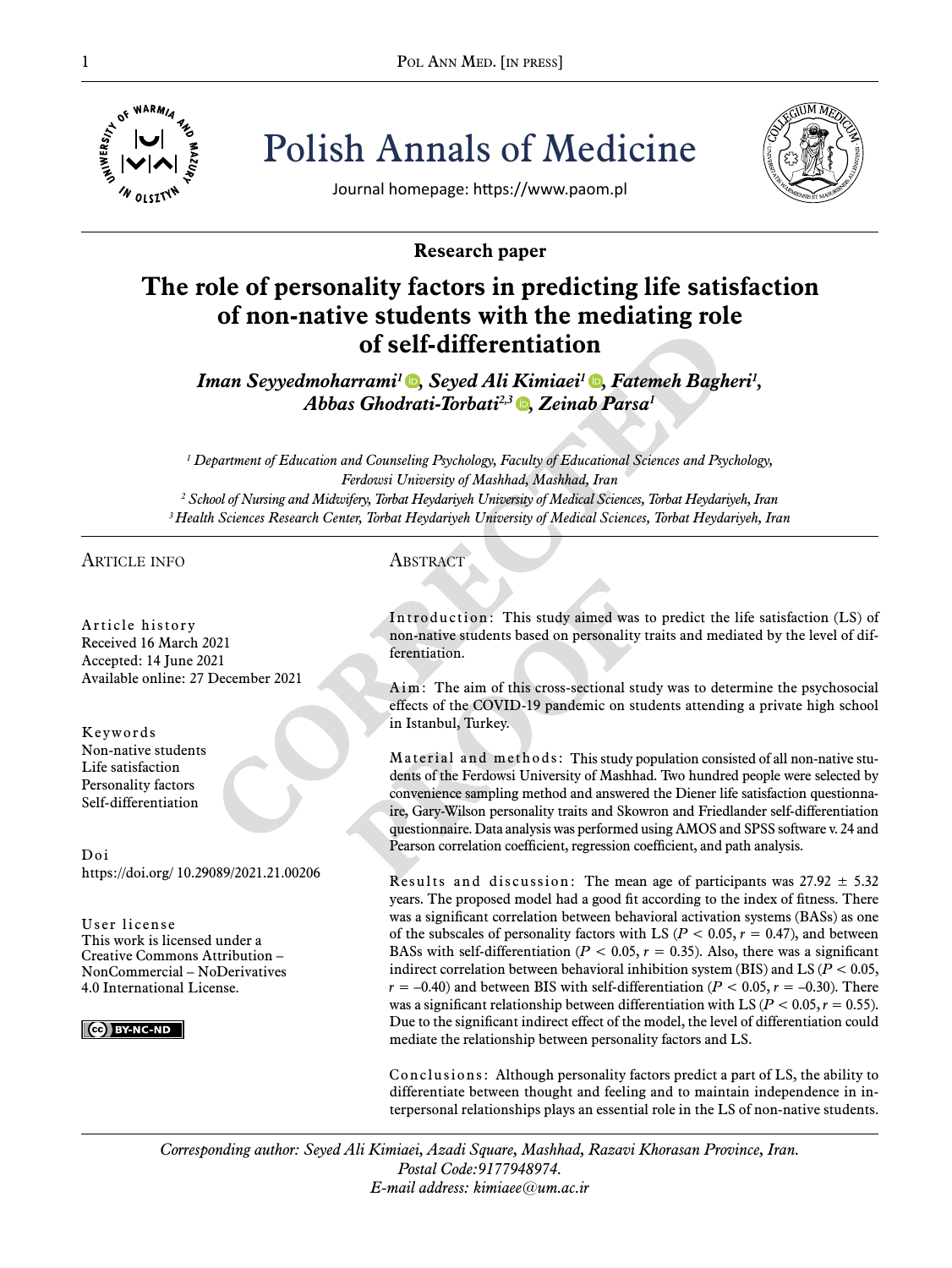# **1. Introduction**

Entering university is a very sensitive period for students, which is known as a dynamic transition period. $^1$  Meanwhile, non-native students who leave their hometowns have different conditions than other students.<sup>2</sup> Studies showed that young people, including students, are most sensitive to changes in environmental conditions and are at risk of reduced life satisfaction (LS) in dealing with life issues.<sup>3</sup> This concept shows how people perceive the difference between their reality and their needs or desires with respect to several important domains of functioning and activity/ participation.4 On the other hand, studies show that LS is widely influenced by developmental backgrounds, internal traits and cognitive processes, including personality traits.<sup>5</sup>

The theory of sensitivity to reinforcement is one of the most prominent theories of personality.6 According to Gary's theory of personality, there are three separate but interacting systems in the mammals brain that control emotional behaviors that includes behavioral activation systems (BASs), behavioral inhibition systems (BISs), and fight/escape systems.<sup>7</sup>

Although personality is one of the factors affecting LS according to bio-psychological perspective and trait theory,<sup>8</sup> but judging about one's life in different situations can be different. Non-native students who have special circumstances than other students and are away from their families may have a different outlook on life.

Self-differentiation is one of the important concepts in family therapy theories that is formed within the family and indicates the level of emotional maturity and psychological independence of the individual.9 This concept consists of two dimensions. Its inner dimension indicates emotional maturity and the interpersonal dimension refers to relational maturity. People with high levels of differentiation are better able to adapt to their living conditions, are less affected by situations, act more independently in emotional situations, and have a positive outlook on life even in stressful situations.10 People who are well-differentiated are self-directed, self-aware of their thoughts and feelings, express them correctly, and do not force themselves to conform to the unreasonable expectations of others.<sup>11</sup> So far, studies have examined the relationship between selfdifferentiation and  $LS<sup>12</sup>$  and the study of personality traits with LS,<sup>4</sup> but few studies have examined the relationship between LS and personality traits and the level of differentiation among non-native students.

# **2. Aim**

Given the importance that the concept of LS plays both psychologically and physically for each person and many aspects of life, successes and failures in education, work, family and etc. related to this individual belief, Therefore, the aim of this study was to predict the LS of non-native students according to their personality traits and to study the role of differentiation levels.

## **3. material and METHODS**

The present study is a descriptive non-experimental causal study that investigates non-experimental causal relationships through correlations in the form of structural equation method. The present study population included all male nonnative dormitory students of Ferdowsi University of Mashhad who were studying in the academic year 2019–2020. The study sample consisted of 200 people who were selected by available sampling method. Participation in the study was optional and the entrance criteria were no history of physical or mental illness.

### **3.1. Life satisfaction SWLS**

This scale was designed by Diener, Emmons<sup>13</sup> and is a fiveitem test in which the respondent measures his or her overall LS. At this scale, the participant announces their agreement from 1 to 7 and based on the Likert scale (strongly agree to strongly disagree). A higher score indicates more LS and the minimum and maximum scores on this scale are 5 and 35. Bayani, Koocheky<sup>14</sup> in their research obtained Cronbach's alpha coefficient of 0.83.

## **3.2. Gary-Wilson personality questionnaire short form**

The scale was designed by Slobodskaya et al.,<sup>15</sup> and is based on the Gary–Wilson long form questionnaire, which consists of 120 questions and 6 factors. This questionnaire has 28 questions and 2 areas. Each question of this questionnaire is related to the two systems of behavioral inhibition and behavioral activation, and the range of answers is three-grade ('yes,' 'no' and 'I don't know'), which is scored both negatively and positively. For each positive question, if 'yes,' a score of 2, 'I do not know' a score of 1 and 'no,' a score of 0 is given, and for negative questions, the trend is reversed. In the research of Sepahmansour,<sup>16</sup> Cronbach's alpha coefficient was obtained 0.68 and its validity was confirmed.

#### **3.3. Self-differentiation questionnaire**

This scale was designed by Skowron and Friedlander<sup>17</sup> and had 46 questions, which are scored on a six-point Likert scale. A higher score reflects a higher level of differentiation. This questionnaire measures the 4 dimensions of emotional reactivity, self- position, emotional escape and fusion with others. Skowron and Friedlander<sup>17</sup> obtained Cronbach's alpha for the whole self-differentiation questionnaire of 0.88 and for the emotional responsiveness subscales 0.83, self-position 0.80, fusion with others 0.82 and emotional escape 0.80.

#### **3.4. Data analysis**

In the proposed conceptual model, the structural equation model was used in our study. Structural equation modeling is a powerful multivariate analysis method through which hypotheses about causal relationships between independent and dependent variables can be tested. Then, analyzes related to the underlying assumptions of structural equation modeling were performed. Also, more complex analyzes were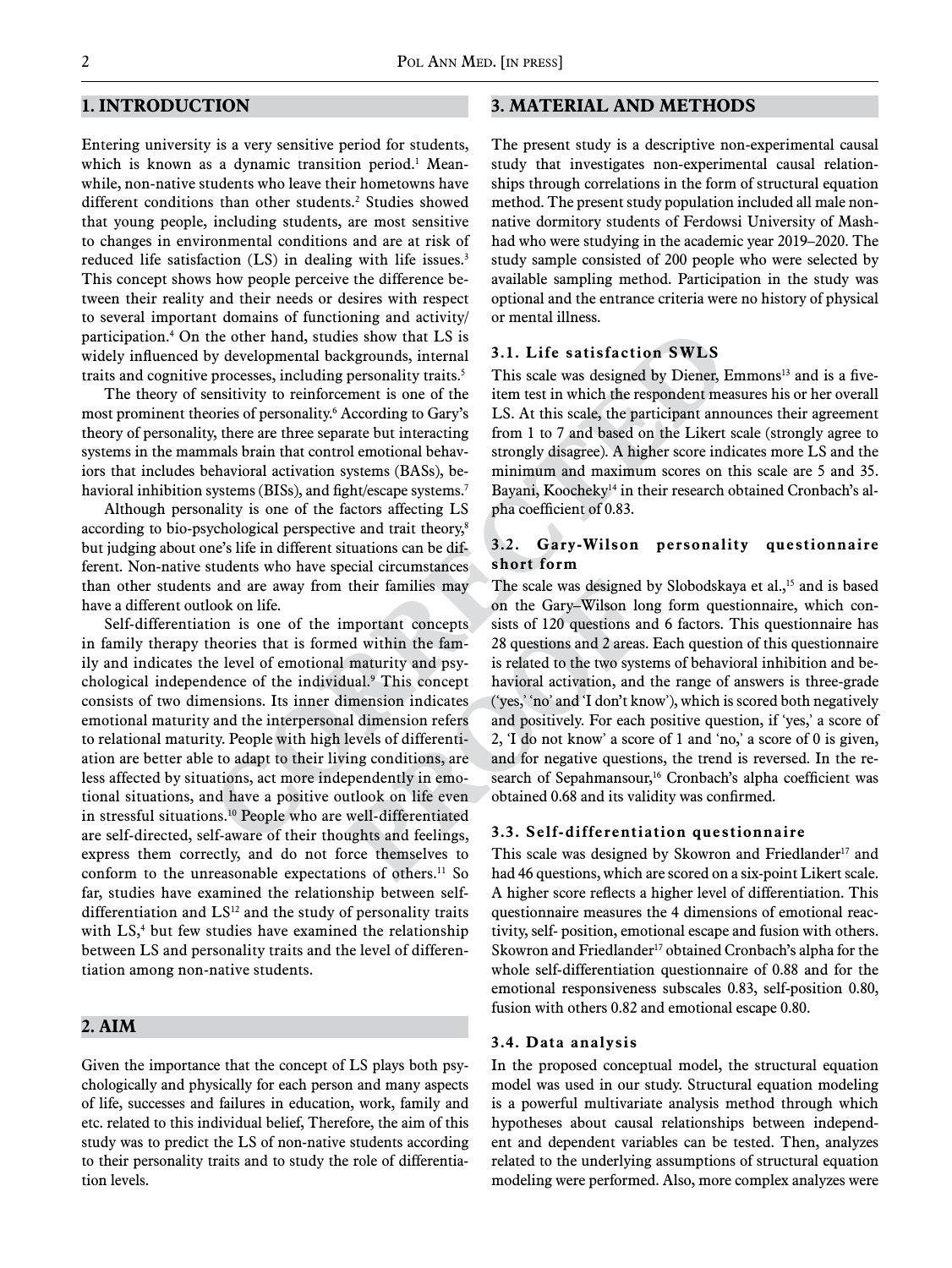performed to evaluate the proposed model, all of which were applied by modeling structural equations using the statistical method of maximum likelihood estimation. Data analysis was performed using AMOS statistical software (v. 24) and SPSS (v. 24), and Pearson correlation coefficient, regression coefficient and path analysis. *P*-value less than 0.05 was considered significant.

#### **4. RESULTS**

A total of 200 people participated in this study. The mean and standard deviation age of them was  $27.92 \pm 5.32$  years. Demographic information of the participants are presented in Table 1.

Table 2 presents the mean variables of the study. Based on Table 2, there was a significant correlation between BAS and LS ( $P < 0.05$ ,  $r = 0.47$ ), and self-differentiation ( $P < 0.05$ ,  $r = 0.35$ ). While, a significant indirect correlation was obtained between BIS and LS ( $P < 0.05$ ,  $r = -0.40$ ), and also self-differentiation ( $P < 0.05$ ,  $r = -0.30$ ).

Table 3 presents the direct and indirect predictor variables BAS and BIS on differentiation and LS. The direct effect of the mediating variable of differentiation on LS is also presented.

Figure 1 shows the mediating role of self-differentiation in the relationship between personality factors and LS. Comparative fit index (CFI), normative fit index (NFI), incremental fit index (IFI), goodness of fit index (GFI) and root-mean-square error of approximation (RMSEA) for the fitted model are 6.11, 0.99, 0.98, 0.99, 0.98 and 0.063 respectively. Based on available sources (Myers, Gamest and Garino, 2016), it is better than the fit indices are greater than 0.90 and the RMSEA index is less than 0.08. Therefore, according to the fit indices, it can be inferred that the fitted model has a good fit.

Behavior activation positively and significantly predicts LS ( $P < 0.05$ ,  $\beta = 0.49$ ,  $t = 15.39$ ) and self-differentiation  $(P < 0.05, \beta = 0.38, t = 11.70)$ . In particular, with the rise of the brain's BAS, which is associated with positive emotions, my position and fusion with others in self-differentiation questionnaire, increase. Behavior inhibition negatively and significantly predicts LS ( $P < 0.05$ ,  $\beta = -0.42$ ,  $t = 14.52$ ) and self-differentiation (*P* < 0.05, β = –0.32, *t* = 10.41). Also,

self-differentiation could positively and significantly predict LS ( $P < 0.05$ ,  $\beta = 0.53$ ,  $t = 11.53$ ). The two subscales of differentiation, including emotional reactivity and my position, were positively and significantly associated with LS, although this correlation was weak. Other subscales of differentiation, including emotional escape and integration with others, were not found to have a significant relationship with LS.

| Table 1. Demographic information of the participants. |  |  |  |
|-------------------------------------------------------|--|--|--|
|-------------------------------------------------------|--|--|--|

| Variable               | $N\ll 0$ |
|------------------------|----------|
| Marital status         |          |
| Single                 | 166(83)  |
| Married                | 34(17)   |
| Field of study         |          |
| Ph.D students          | 102(51)  |
| Master students        | 82(41)   |
| Undergraduate students | 16(8)    |

| Table 2. Mean of studied variables and correlation between them. |  |  |  |  |  |
|------------------------------------------------------------------|--|--|--|--|--|
|------------------------------------------------------------------|--|--|--|--|--|

| Variable                   | Mean $\pm$ SD                                             |         |  |
|----------------------------|-----------------------------------------------------------|---------|--|
| Life satisfaction          | $20.47 \pm 6.59$                                          |         |  |
| Self-differentiation       | $143.91 \pm 19.93$ 0.55*                                  |         |  |
| <b>Behavior Activation</b> | $10.91 \pm 4.77$ 0.47*                                    | $0.35*$ |  |
| <b>Behavior Inhibition</b> | $10.86 \pm 4.04$ $-0.40 \times -0.30 \times -0.48 \times$ |         |  |

Comments: \* Significance at the level of 0.001



**Figure 1. The mediating role of self-differentiation in the relationship between personality factors and life satisfaction.**

**Table 3. Direct and indirect standard coefficients and the whole model.**

| Total effect | Indirect effect | Direct effect | Control variable  | Intermediate variable | Predictive variable        |
|--------------|-----------------|---------------|-------------------|-----------------------|----------------------------|
| $0.38*$      | -               | $0.38*$       | Differentiation   |                       | <b>Behavior Activation</b> |
| $-0.32*$     | -               | $-0.32*$      | Differentiation   |                       | <b>Behavior Inhibition</b> |
| $0.53*$      | -               | $0.53*$       | Life satisfaction |                       | Differentiation            |
| $0.49*$      | -               | $0.49*$       | Life satisfaction |                       | <b>Behavior Activation</b> |
| $-0.42*$     | -               | $-0.42*$      | Life satisfaction |                       | <b>Behavior Inhibition</b> |
| $0.58*$      | $0.20*$         |               | Life satisfaction | Differentiation       | <b>Behavior Activation</b> |
| $-0.51*$     | $-0.16*$        |               | Life satisfaction | Differentiation       | <b>Behavior Inhibition</b> |

Comments: \* Significance at the level of 0.001.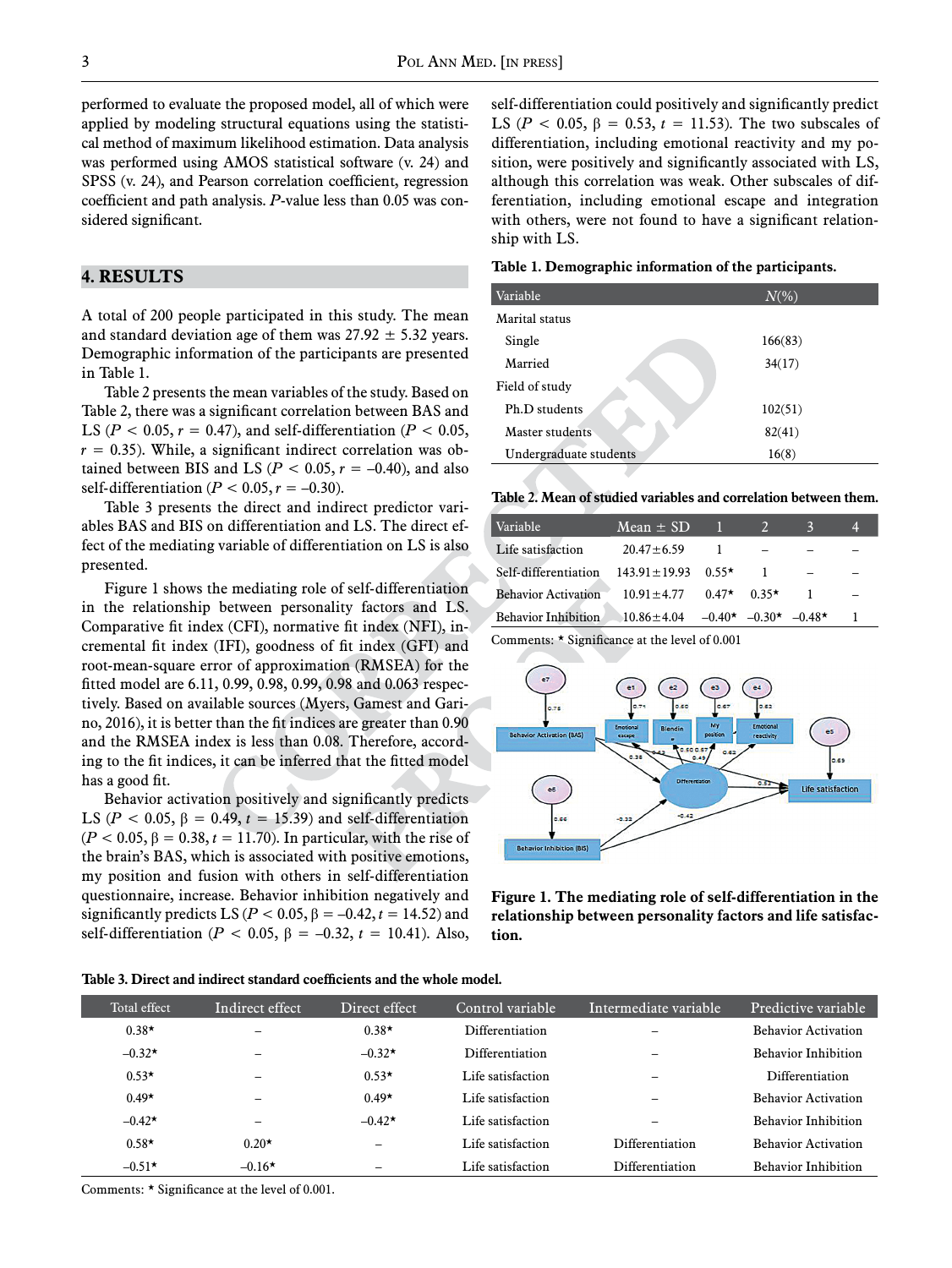| Table 4. Bootstrap test results for indirect routes. |  |
|------------------------------------------------------|--|
|------------------------------------------------------|--|

| Predictive variable        | Tuterface variable | Control variable  | Low limit | High limit | Assurance distance ' |
|----------------------------|--------------------|-------------------|-----------|------------|----------------------|
| <b>Behavior Activation</b> | Differentiation    | Life satisfaction | 0.0156    | 0.132      | 0.95                 |
| <b>Behavior Inhibition</b> | Differentiation    | Life satisfaction | 0.0103    | 0.165      | 0.95                 |

Path analysis for direct and indirect effects is shown in Table 4. The results show that the lower and upper limits of the indirect pathways of differentiation into LS through behavioral activation and inhibition do not include zero, which indicates the significance of the indirect pathways.

# **5. DISCUSSION**

The aim of present study was to predict the LS of non-native students of Ferdowsi University of Mashhad based on personality traits (BAS / BIS) and to investigate the role of students' level of self-differentiation in this regard. In this study, personality was examined on the basis of the theory of sensitivity to reinforcement and two central systems affecting on regulating human behavior were evaluated. The results showed that there is a significant relationship between LS among non-native students and BAS as one of the components of personality. Explaining this result, we can refer to Gray's theory which believes that positive and negative emotions are regulated by different parts of the brain and the BAS is related to positive emotions.18 On the other hand, LS is a concept that is strongly influenced by positive emotions, and positive emotion alone plays an essential role in the feeling of happiness and overall LS.19 The activity of the BAS increases the motivation to move towards the goal and experience positive emotions such as hope and happiness.<sup>20</sup> Khodabakhsh et al.,<sup>21</sup> believed that people with high LS experience more positive emotions; While people with low LS, evaluate life events and situations as undesirable and are more prone to negative emotions. Therefore, people whose personality is such that their BAS is sensitive, react more positively to rewards, and their emotions are usually positive, and it makes sense for them to experience high LS.

Based on the results, there was a significant correlation between differentiation and LS. This result is consistent with the findings of Kim and Jung,<sup>10</sup> they showed that people with high levels of differentiation are more adaptable to their environment and experience more LS. Differentiation is a desirable condition whose high levels indicate a sense of individuality and independence concerning family and other important people in life while feeling belonging. This condition causes the person to experience less psychological vulnerability and social anxiety.<sup>22,23</sup> Therefore, according to the concept of LS, the positive relationship between the level of differentiation and LS is logical.

Other findings of the present study indicated that personality traits have a significant relationship with the level of differentiation. The results are consistent with the study of Kalantari and Merart, $24$  while, they used the Neo questionnaire to assess personality in their research. In explaining the result, it should be noted that my position as one of the sub-scales of differentiation is a concept that shows the ability of a person to present a clear picture of his identity and have specific ideas and beliefs in life.<sup>25</sup> Gardner and Garr-Schultz<sup>26</sup> found that there is a close relationship between personality and identity traits with differentiation. Ha showed that the status of students and the relationship between students is a reflection of social, cultural, economic conditions, on the other hand the result of internal factors formed by students, such as their personality and degree of differentiation.<sup>27</sup>

Additionally, here the indirect effects of personality traits on LS was also significant. This finding showed that differentiation itself has been able to mediate the relationship between personality traits and LS. Differentiation is a personality trait that manifests at different levels of the inner and outer psyche and can be examined at two levels; One as a process that occurs within the individual that includes components of my position and emotional responsiveness, and second as a process that occurs in interpersonal relationships that includes components of integration with others and emotional cutting. My position means a clear sense of 'self' and independence in thoughts and beliefs,<sup>28</sup> and emotional responsiveness refers to the dominance of one's emotions over reason and logic and responsiveness based on emotions, but in interpersonal level, integration with others refers to the loss of your independence and dissolution and integration during intimate relationships with others, critical, people in life.28 Emotional cutting also indicates a sense of threat and vulnerability in relationships and sometimes a tendency to adopt defensive behaviors such as distancing oneself, abruptly severing relationships and denying the importance of relationships with others.<sup>29</sup>

People with higher levels of differentiation are less emotionally responsive, less cohesive in their relationships with others, less likely to use emotional cutting, and more capable of taking my place than people with lower levels of differentiation. Distinction itself interacts with different types of structures. In terms of the consequences of self-differentiation, Bowen hypothesizes that higher levels of self-differentiation are associated with consequences such as higher levels of overall, psychological, and physiological functioning, and that differentiated individuals enjoy greater happiness, vitality, and LS.<sup>30</sup>

The results of numerous studies to discover and support the structure of 'self-differentiation' are consistent with Bowen's theory. Empirical evidence has extensively discussed the effect of their level of differentiation on the dimensions of mental health and LS and has considered self-differentiation as an essential factor in promoting mental health and happiness.<sup>31</sup> In Gray's theory of personality BAS, BIS and fight, fugitive and freezing system (FFFS), are underlie personality differences that control behaviors and emotions. BAS is involved in the experience of positive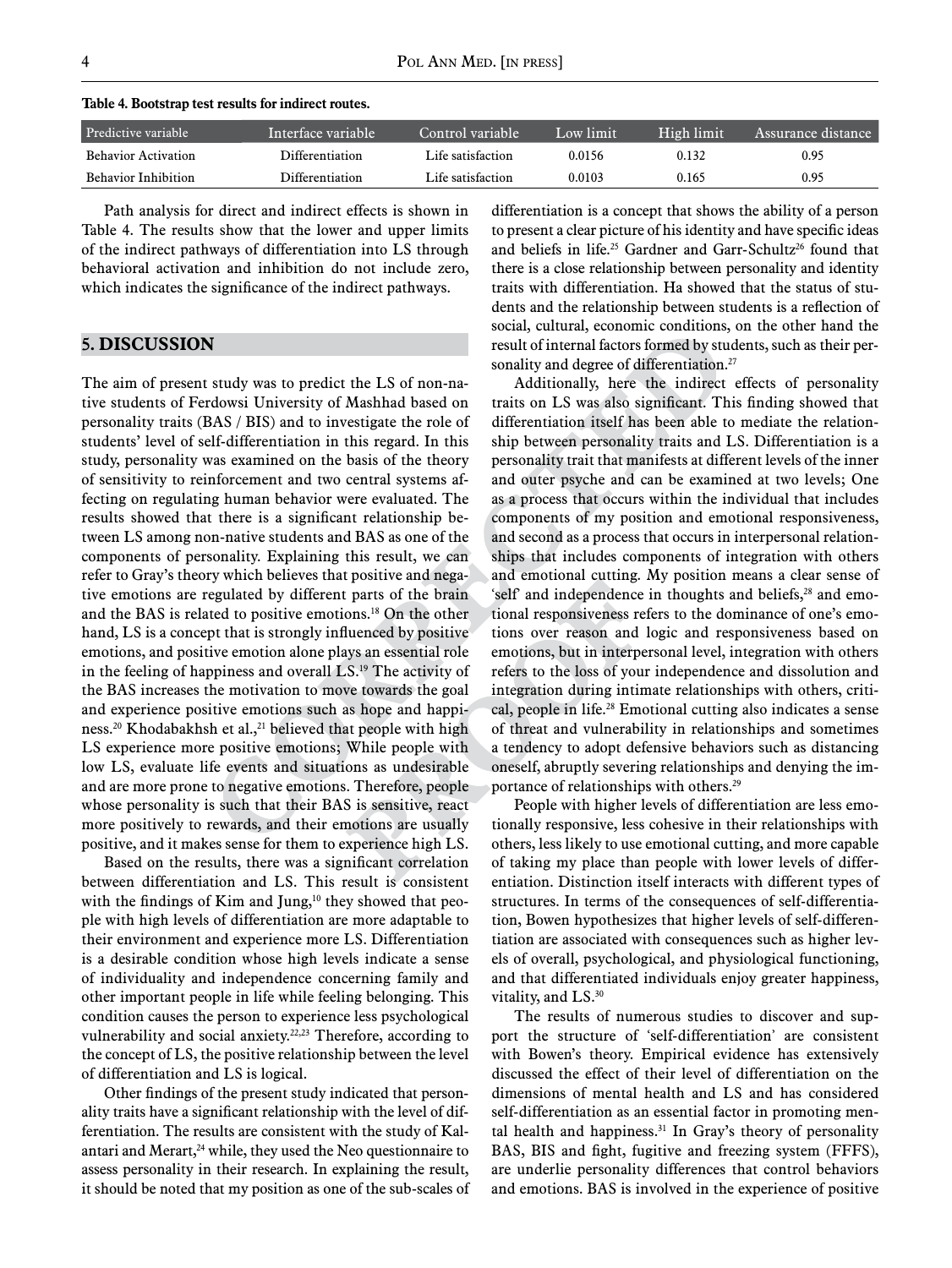emotions and the emergence of behavioral impulsivity personality dimension<sup>32</sup>, and BIS is related to the personality dimension of anxiety.<sup>33</sup>

## **Limitations and strength**

The limitations of the present study was the lack of cooperation of some participants due to using three questionnaires that tried to solve this problem by considering a larger sample size. Moreover, this study was performed among nonnative students and can't be generalized to other students. Among the strengths of this study were using the concept of 'self-differentiation' in the family domain to investigate the relationship between the two psychological variables of personality with LS. Sufficient sample size and new statistical methods were the same strengths of the present study.

## **6. CONCLUSIONS**

According to the results found in the study, it can be concluded that although personality factors predict a part of LS, the ability to differentiate between thought and feeling and maintain independence in interpersonal relationships plays an important role in the LS of non-native students.

#### **Conflict of interest**

No conflict of interest has been reported by the authors.

#### **Funding**

None declared.

#### **Acknowledgments**

This article approved by Ferdowsi University of Mashhad. The authors appreciated and thanked all those who contributed to the present study.

# **References**

- Can G, Ozdilli K, Erol O, et al. Comparison of the healthpromoting lifestyles of nursing and non‐nursing students in Istanbul, Turkey. *Nurs Health Sci*. 2008;10(4):273–280. https://doi.org/10.1111/j.1442-2018.2008.00405.x.
- <sup>2</sup> Jaroszewska AA, Tyras S, Dziewit M, Jaroszewska J, Podhorodecka K. Prevalence of anxiety and depression among domestic and foreign medical students in Poland. *Pol Ann Med*. 2020;27(2):135–137. https://doi.org/10.29089/2020.20.00125.
- <sup>3</sup> Babaee J, Rezaei A, Akbari Balootbangan A. Prediction of Attitude toward Substance Use on the Basis of Positive Youth Development and Life Satisfaction among Adolescents. *Res Addict*. 2017;11(43):127–144.
- <sup>4</sup> Dong HJ, Larsson B, Dragioti E, Bernfort L, Levin LÅ, Gerdle B. Factors associated with life satisfaction in older adults with chronic pain (PainS65+). *J Pain Res*. 2020;13:475– 489. https://doi.org/10.2147/jpr.s234565.
- Bita M, Jafariharandi R. Predicting of life satisfaction in terms of personality traits and defense mechanisms. *Womens Stud Social Psychol*. 2018;16(1):111–150. https:// dx.doi.org/10.22051/jwsps.2018.20570.1752.
- <sup>6</sup> Corr PJ, McNaughton N. Neuroscience and approach/ avoidance personality traits: A two stage (valuation–motivation) approach. *Neurosci Biobehav Rev*. 2012;36(10):2339–2354. https://doi.org/10.1016/j.neubiorev.2012.09.013.
- Naghizadeh E, Hasani J, Mohammadkhani S. The Relationship between Brain-Behavioral Systems in Relapse to Substance Use with Mediating Role of Emotion Dysregulation. *Res Addict (Etiadpajohi)*. 2020;14(56):339–365. http://dx.doi.org/10.29252/etiadpajohi.14.56.339.
- <sup>8</sup> Mojtahedi M, Ashoori J. The role of personality traits and family communication patterns in prediction of qualityof life among nurses of Shahid Mofatteh and 15 Khordad hospitals in 2015. *Pajouhan Sci J*. 2016;14(3):20–29. http://dx.doi.org/10.21859/psj-140320.
- <sup>9</sup> Vancea F. The increase of the differentiation level of the self through unifying personal development. *Procedia Soc Behav Sci*. 2013;78:180–184. https://doi.org/10.1016/j.sbspro.2013.04.275.
- <sup>10</sup> Kim H-S, Jung Y-M. Self-differentiation, family functioning, life satisfaction and attitudes towards marriage among South Korean university students. *Ind J Sci Technol*. 2015;8(19):1–8. https://dx.doi.org/10.17485/ ijst/2015/v8i19/76862.
- <sup>11</sup> Murray Jr TL, Daniels MH, Murray CE. Differentiation of self, perceived stress, and symptom severity among patients with fibromyalgia syndrome. *Fam Syst Health*. 2006;24(2):147–159. https://psycnet.apa.org/ doi/10.1037/1091-7527.24.2.147.
- Abbasi G, Hoseyni S. Correlation between family function, self-differentiation, and life satisfaction with attitude toward marriage of veteran's children. *Iran J War Pub Health*. 2019;11(1):35–40. http://dx.doi. org/10.29252/ijwph.11.1.35.
- <sup>13</sup> Diener E, Emmons RA, Larsen RJ, Griffin S. The satisfaction with life scale. *J Personality Assess*. 1985;49(1):71– 75. https://doi.org/10.1207/s15327752jpa4901\_13.
- <sup>14</sup> Bayani AA, Koocheky AM, Goodarzi H. The reliability and validity of the satisfaction with life scale. *J Iran Psychol*. 2007;3(11):259–260.
- <sup>15</sup> Slobodskaya HR, Safronova MV, Knyazev GG, Wilson GD. Reactions of Russian adolescents to reward and punishment: a cross-cultural study of the Gray–Wilson Personality Questionnaire. *Pers Individ Dif*. 2001;30(7):1211–1224. http://dx.doi.org/10.1016%2FS0191-8869(00)00104-5.
- <sup>16</sup> Sepahmansour M. Preliminary standardization and validity and reliability of the short form of the Gary-Wilson personality questionnaire. *J Knowl Res Appl Psychol*. 2005;25(7):35–56.
- <sup>17</sup> Skowron EA, Friedlander ML. The differentiation of self inventory: Development and initial validation. *J Couns Psychol*. 1998;45(3):235–246. https://psycnet.apa. org/doi/10.1037/0022-0167.45.3.235.